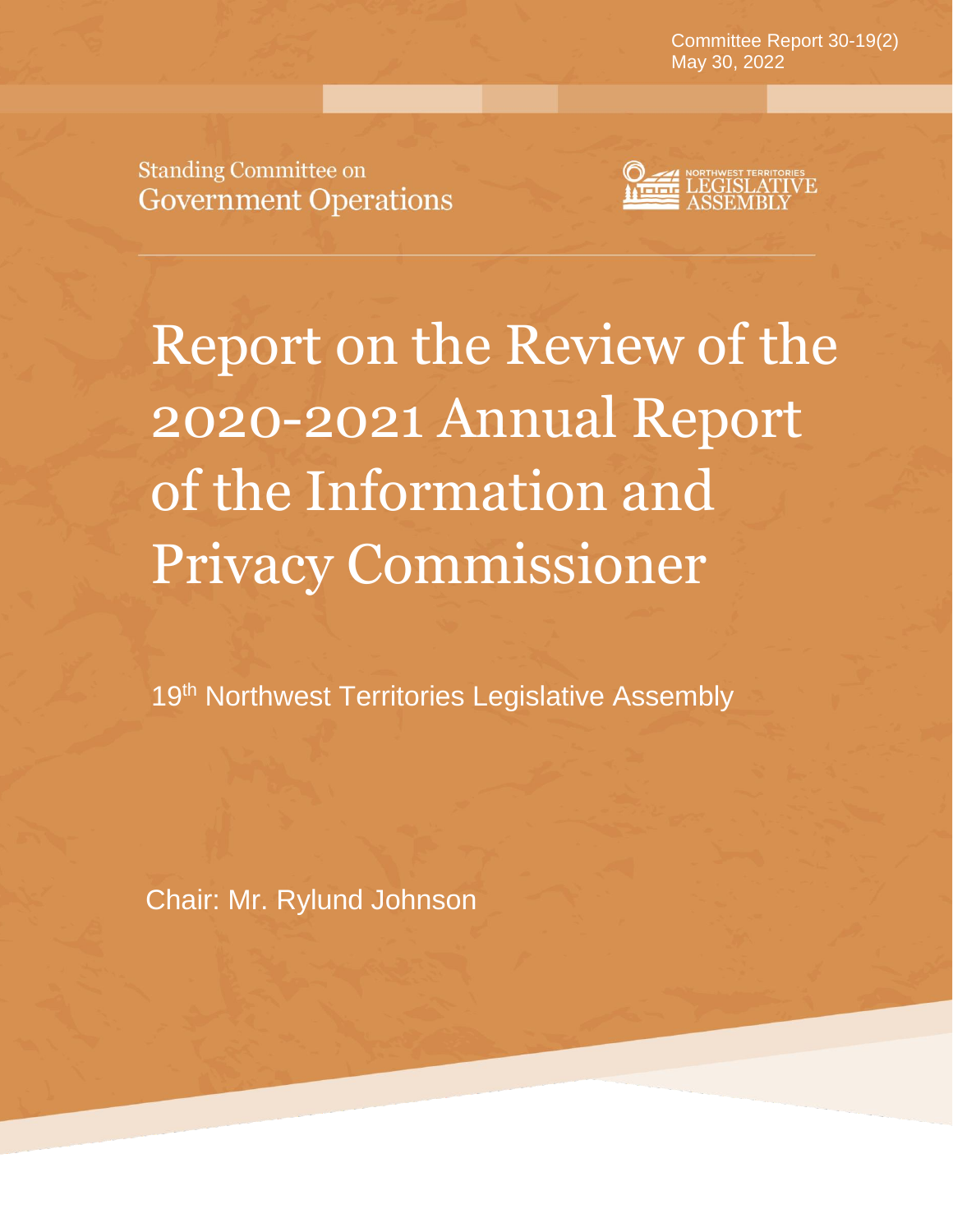#### **MEMBERS OF THE STANDING COMMITTEE ON GOVERNMENT OPERATIONS**

Rylund Johnson MLA Yellowknife North **Chair** 

> Frieda Martselos MLA Thebacha Deputy Chair

Caitlin Cleveland MLA Kam Lake

Lesa Semmler MLA Inuvik Twin Lakes

**Alternates** 

Jackie Jacobson MLA Nunakput

Kevin O'Reilly MLA Frame Lake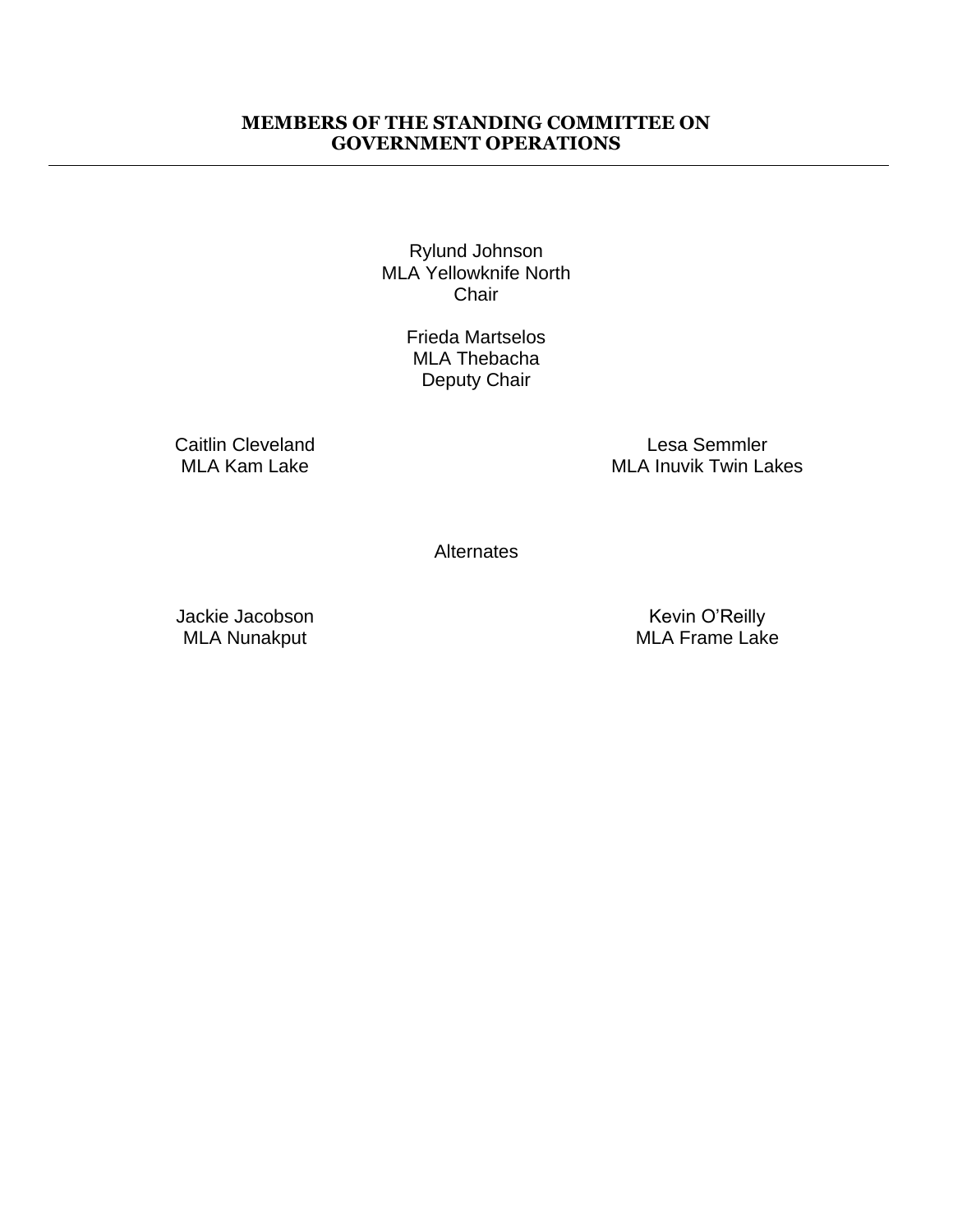

WWW.NTASSEMBLY.CA WWW.NTASSEMBLY.CA/FR

May 30, 2022

#### SPEAKER OF THE LEGISLATIVE ASSEMBLY

Mr. Speaker:

Your Standing Committee on Government Operations is pleased to provide its *Report on the Review of the 2020-2021 Annual Report of the Information and Privacy*  Commissioner and commends it to the House.

Mr. Rylund Johnson Chair, Standing Committee on Government Operations

P.O. Box 1320 | Yellowknife | Northwest Territories | XIA 2L9 | Tel: 867-767-9130 | Fax: 867-920-4735 C. P. 1320 | Yellowknife | Territoires du Nord-Ouest | XIA 2L9 | Tel.: 867-767-9130 | Telecopieur: 867-920-4735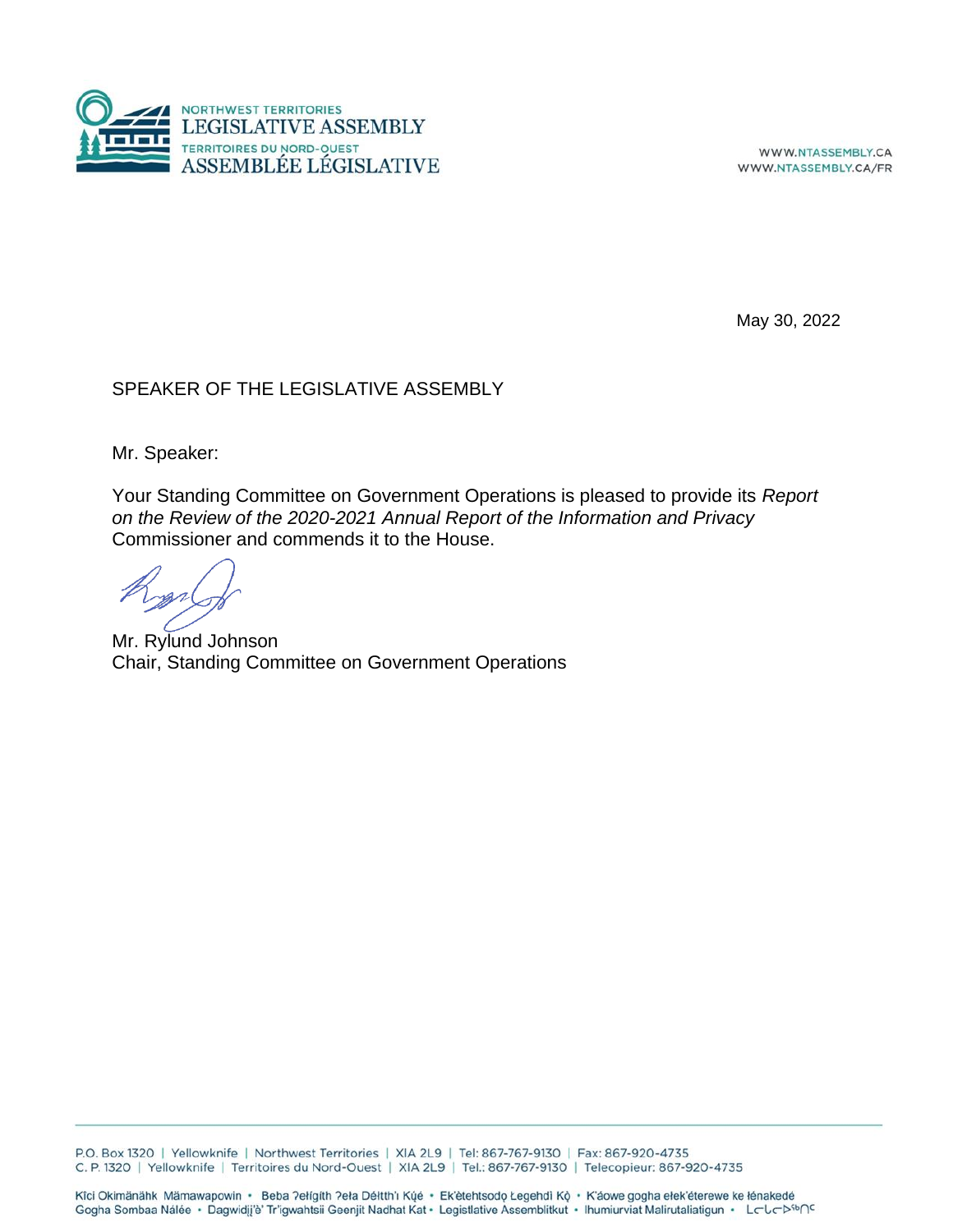## **STANDING COMMITTEE ON GOVERNMENT OPERATIONS**

## **REPORT ON THE REVIEW OF THE 2020-2021 ANNUAL REPORT OF THE INFORMATION AND PRIVACY COMMISSIONER**

## **INTRODUCTION**

The Standing Committee on Government Operations (Committee) has reviewed the 2020-2021 Annual Report of the Information and Privacy Commissioner (IPC)<sup>1</sup>.

The *Access to Information and Protection of Privacy Act* (ATIPPA) and the *Health Information Act* (HIA) require the IPC to prepare an annual report. The report includes information on the number of files the IPC opens to review complaints. It can also include recommendations. The Speaker tables the report in the Legislative Assembly. Once tabled, Committee reviews the report.

As part of the review, the Information and Privacy Commissioner (IPC), Mr. Andrew Fox, appeared before Committee on February 10, 2022<sup>2</sup>. Committee appreciated his detailed testimony on the state of access to information and privacy protection in the territory. Committee hopes the IPC's annual reports will include more statistics on the files he reviews and investigates. Enhanced reporting will help establish trends on why complaints and breaches arise, which public bodies they come from, and whether they're dealt with in a timely manner.

This report presents four (4) recommendations to address the surging number of reviews within the Government's access and privacy regime. The Committee is pleased to submit these recommendations to the Government of the Northwest Territories (GNWT) and looks forward to their implementation.

#### **SURGING REVIEWS AND INVESTIGATIONS**

The IPC can open a file to review and investigate:

- GNWT decisions on access to information requests.
- Privacy complaints of improper collection, use, or disclosure of personal or health information.

<sup>1</sup> Available at: [https://www.ntassembly.ca/sites/assembly/files/td\\_481-192.pdf.](https://www.ntassembly.ca/sites/assembly/files/td_481-192.pdf)

<sup>&</sup>lt;sup>2</sup> Available at: [https://www.youtube.com/watch?v=POqzOmM88Tk.](https://www.youtube.com/watch?v=POqzOmM88Tk) The Legislative Assembly uploads video recordings of public meetings and other special events to its Youtube channel.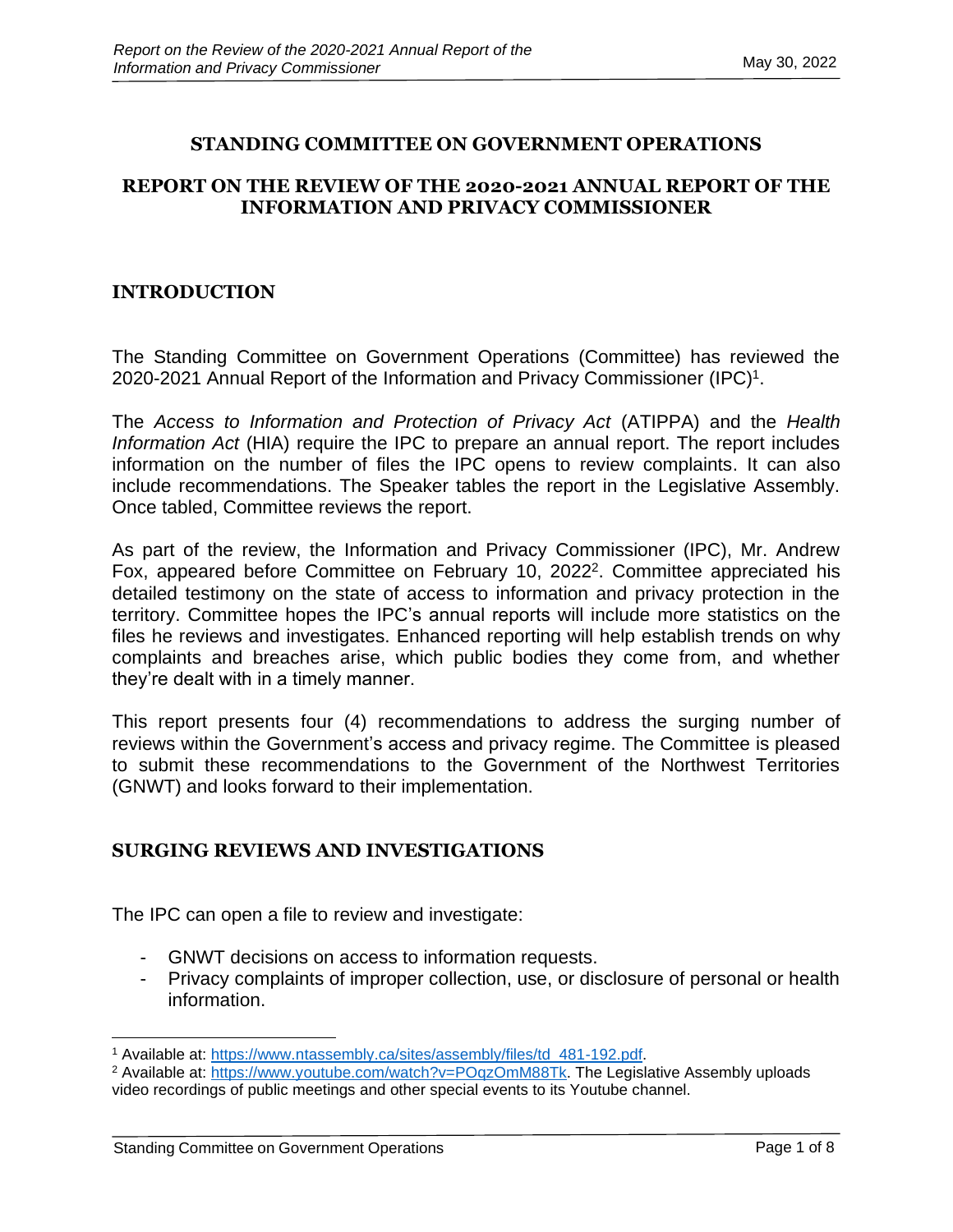- Privacy breach complaints.
- Any matter relating to the application of ATIPPA or HIA, whether or not an individual requested a review.

The IPC can also open a file to comment on the access and privacy implications of proposed legislation, policies, or programs.<sup>3</sup>

Over the past 10 years, the number of files opened by the IPC has grown substantially. The number of files opened increased sixfold from 2011-12 (27 files) to 2020-21 (162 files). Much of this growth comes from files opened under the *Health Information Act*, which came into force in 2015-16<sup>4</sup>.

#### Figure 1: Files opened by the IPC have grown sixfold in a decade



The growing number of files is not inherently bad.

Recent IPC annual reports identify potential reasons driving the trend. The *Health Information Act*'s coming into force increased the scope of privacy rights and responsibilities. The public's exercise of the right to access government information may be increasing<sup>5</sup>. Similarly, the public may be more aware and protective of their personal

<sup>&</sup>lt;sup>3</sup> For more information, see "What We Can Do" at the Office of the Information and Privacy Commissioner's website. Available at: [https://oipc-nt.ca/about/what-we-can-do/.](https://oipc-nt.ca/about/what-we-can-do/)

<sup>4</sup> The IPC's Annual Report breaks down files opened into nine (9) more granular categories. For more information, see: [https://www.ntassembly.ca/sites/assembly/files/td\\_481-192.pdf#page=13.](https://www.ntassembly.ca/sites/assembly/files/td_481-192.pdf#page=13)

<sup>5</sup> As suggested in the 2020-21 Information and Privacy Commissioner Annual Report. Available at: [https://www.ntassembly.ca/sites/assembly/files/td\\_481-192.pdf#page=6.](https://www.ntassembly.ca/sites/assembly/files/td_481-192.pdf#page=6)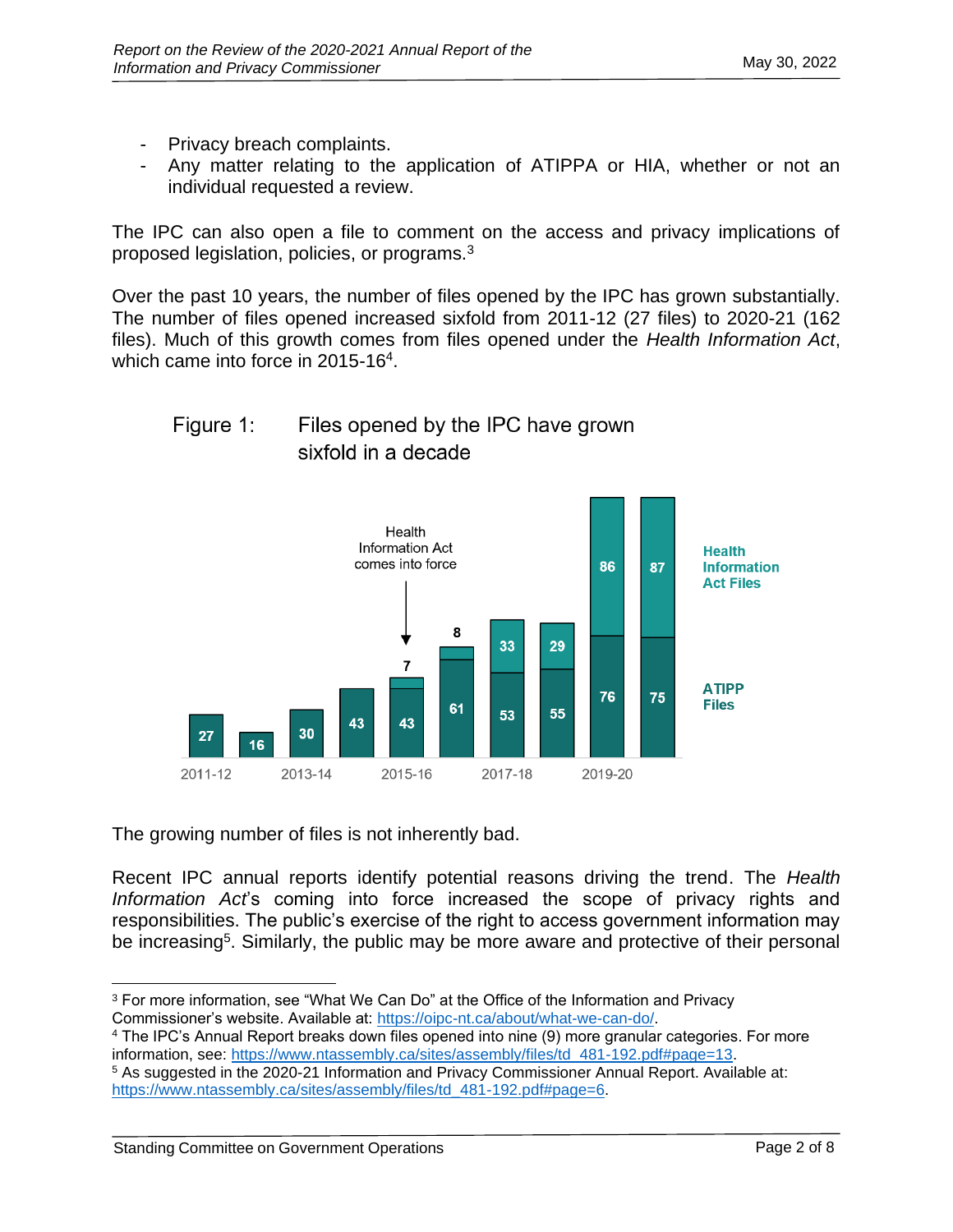privacy<sup>6</sup>. Public bodies may also have become more aware of privacy issues<sup>7</sup> and better at reporting privacy breaches.

However, the high number of files is fiscally costly. In the past 10 years, the IPC has had to spend more to keep up with the surging workload. Spending has increased by an order of magnitude, from \$90,000 in 2011-12<sup>8</sup> to \$547,000 in 2020-21<sup>9</sup>.

Public bodies also incur costs to comply with ATIPPA and HIA. It's unclear how much the GNWT spends to comply, or how that has changed over time. The Government's activity reports on administering ATIPPA, which the GNWT has not published since 2016, do not report on  $costs^{10}$ .

# **REDUCE COMPLAINTS – AND COSTS – WITH "UPSTREAM" MEASURES**

In his appearance before Committee, the IPC explained that "upstream" investments in the access and privacy regime can reduce "downstream" costs associated with access complaints and privacy breaches. As he put it more succinctly, public bodies must choose between a small expense now or a larger expense later.

"Upstream" measures address the reasons individuals request reviews of access decisions and public bodies breach personal information. Some examples include:

- Making more government records available by default.
- Training employees on the proper collection, use, and disclosure of personal information.
- Procuring technology for better records management.
- Implementing administrative safeguards to protect personal information.

In fact, the IPC highlighted the early success of one such "upstream" measure. Since March 2021, the Government has centralized some access to information functions at the new Access and Privacy Office (APO). The IPC credited the APO's "trained" staff and centralized approach with promising early results. He has observed a slight

[https://www.fin.gov.nt.ca/sites/fin/files/2013-14mainestimates.pdf#page=44.](https://www.fin.gov.nt.ca/sites/fin/files/2013-14mainestimates.pdf#page=44)

[https://www.fin.gov.nt.ca/sites/fin/files/resources/2022-](https://www.fin.gov.nt.ca/sites/fin/files/resources/2022-2023_main_estimates_supporting_schedules.pdf#page=42)

<sup>&</sup>lt;sup>6</sup> As suggested in the 2019-20 Information and Privacy Commissioner Annual Report. Available at: [https://oipc-nt.ca/wp-content/uploads/2021/03/Annual-Report-2019-2020.pdf#page=12.](https://oipc-nt.ca/wp-content/uploads/2021/03/Annual-Report-2019-2020.pdf#page=12)

<sup>7</sup> As suggested in the 2020-21 Information and Privacy Commissioner Annual Report. Available at: [https://www.ntassembly.ca/sites/assembly/files/td\\_481-192.pdf#page=6.](https://www.ntassembly.ca/sites/assembly/files/td_481-192.pdf#page=6)

<sup>8</sup> Department of Finance (2014). 2013-14 Main Estimates. Available at:

<sup>&</sup>lt;sup>9</sup> Department of Finance (2022). 2022-23 Main Estimates. Available at:

<sup>2023</sup> main estimates supporting schedules.pdf#page=42.

<sup>10</sup> Government of the Northwest Territories (2016). GNWT Activity Report on the ATIPP Act. Available at: [https://www.justice.gov.nt.ca/en/files/atipp/reports/ATIPP%20Activity%20report%202010-%202016.pdf.](https://www.justice.gov.nt.ca/en/files/atipp/reports/ATIPP%20Activity%20report%202010-%202016.pdf)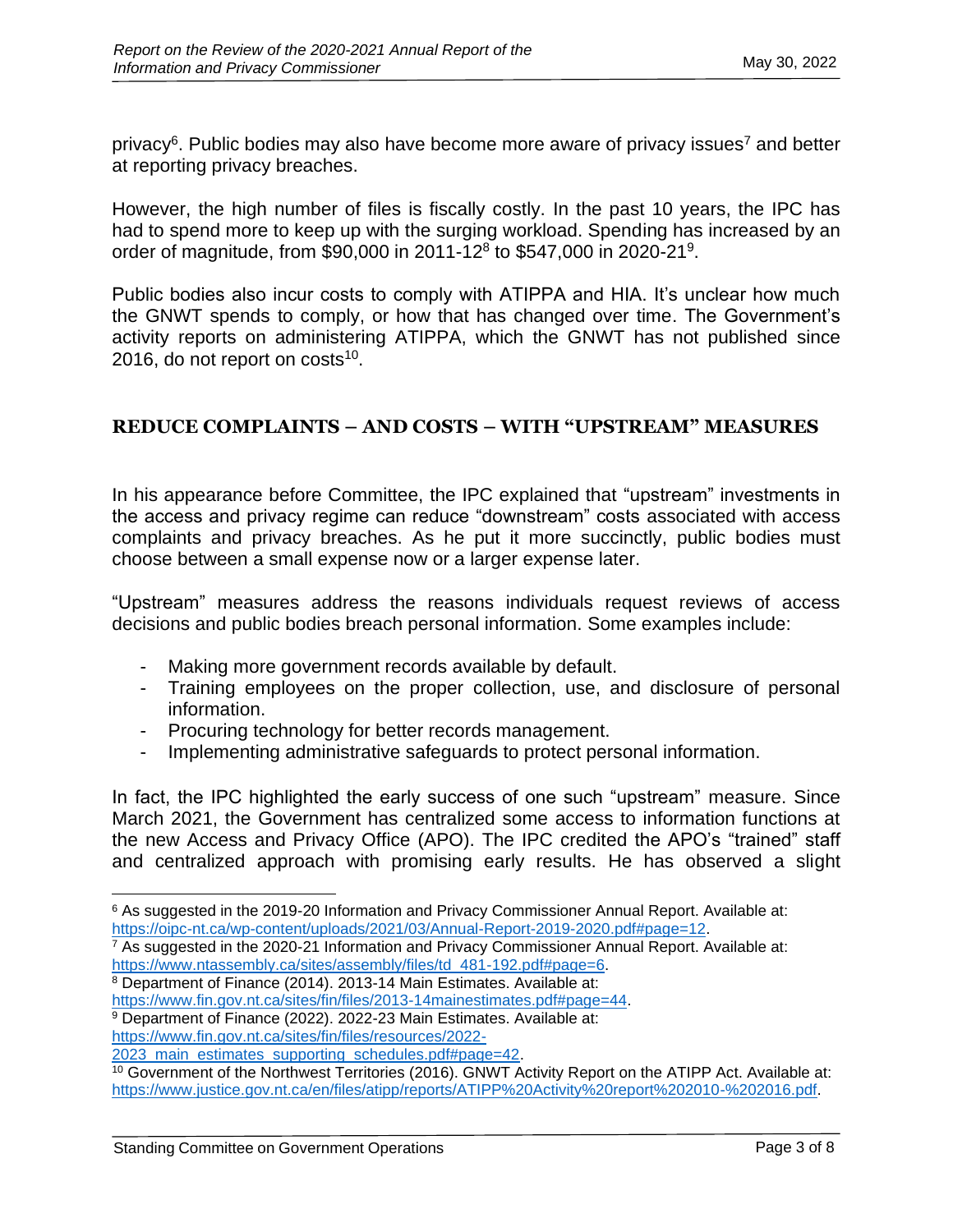decrease in the number of review requests and, as of February 2022, zero "deemed refusals" on APO files<sup>11</sup>.

More "upstream" measures are needed. Committee is making four (4) recommendations to that effect. The recommendations address persistent gaps in the access and privacy regime, raised by the IPC, that lead to complaints and privacy breaches. They also reinforce accountability for past Committee recommendations that the Government has not implemented adequately.

## **RECOMMENDATIONS**

## **Train employees on privacy protection**

The IPC's annual report identifies staff who are under-resourced, untrained in, or unaware of privacy policies as a frequent cause of privacy breaches. When he investigates breaches, the IPC frequently recommends comprehensive and regular training. He also recommends the broader publication of relevant policies.

However, there is no government-wide policy to ensure all employees receive proper training on the collection, use, and disclosure of personal information<sup>12</sup>.

The issue is so important that it was the focus of the IPC's one (1) recommendation in his appearance before Committee. He said:

*I would urge all public bodies and health information custodians to ensure that new employees are given the appropriate training early on, both in protection of privacy and access to information, and that all employees should be given regular refreshers of that*<sup>13</sup> .

Committee wholeheartedly endorses the IPC's recommendation. While there are costs involved with training, the costs of not training are greater: reviews of access decisions, privacy breaches, breach investigations, and ultimately reduced public faith in government.

Therefore, the Standing Committee on Government Operations recommends:

<sup>&</sup>lt;sup>11</sup> A "deemed refusal" occurs when a public body fails to respond to a request within a time limit. At that point, it is "deemed" that the public body has refused access to a requested record. For more information, see Section 8(2) of the *Access to Information and Protection of Privacy Act*. Available at: [https://www.justice.gov.nt.ca/en/files/legislation/access-to-information-and-protection-of-privacy/access](https://www.justice.gov.nt.ca/en/files/legislation/access-to-information-and-protection-of-privacy/access-to-information-and-protection-of-privacy.a.pdf#page=18)[to-information-and-protection-of-privacy.a.pdf#page=18.](https://www.justice.gov.nt.ca/en/files/legislation/access-to-information-and-protection-of-privacy/access-to-information-and-protection-of-privacy.a.pdf#page=18)

<sup>&</sup>lt;sup>12</sup> According to the IPC in his appearance before Committee.

<sup>13</sup> Available at: [https://youtu.be/POqzOmM88Tk?t=2220.](https://youtu.be/POqzOmM88Tk?t=2220)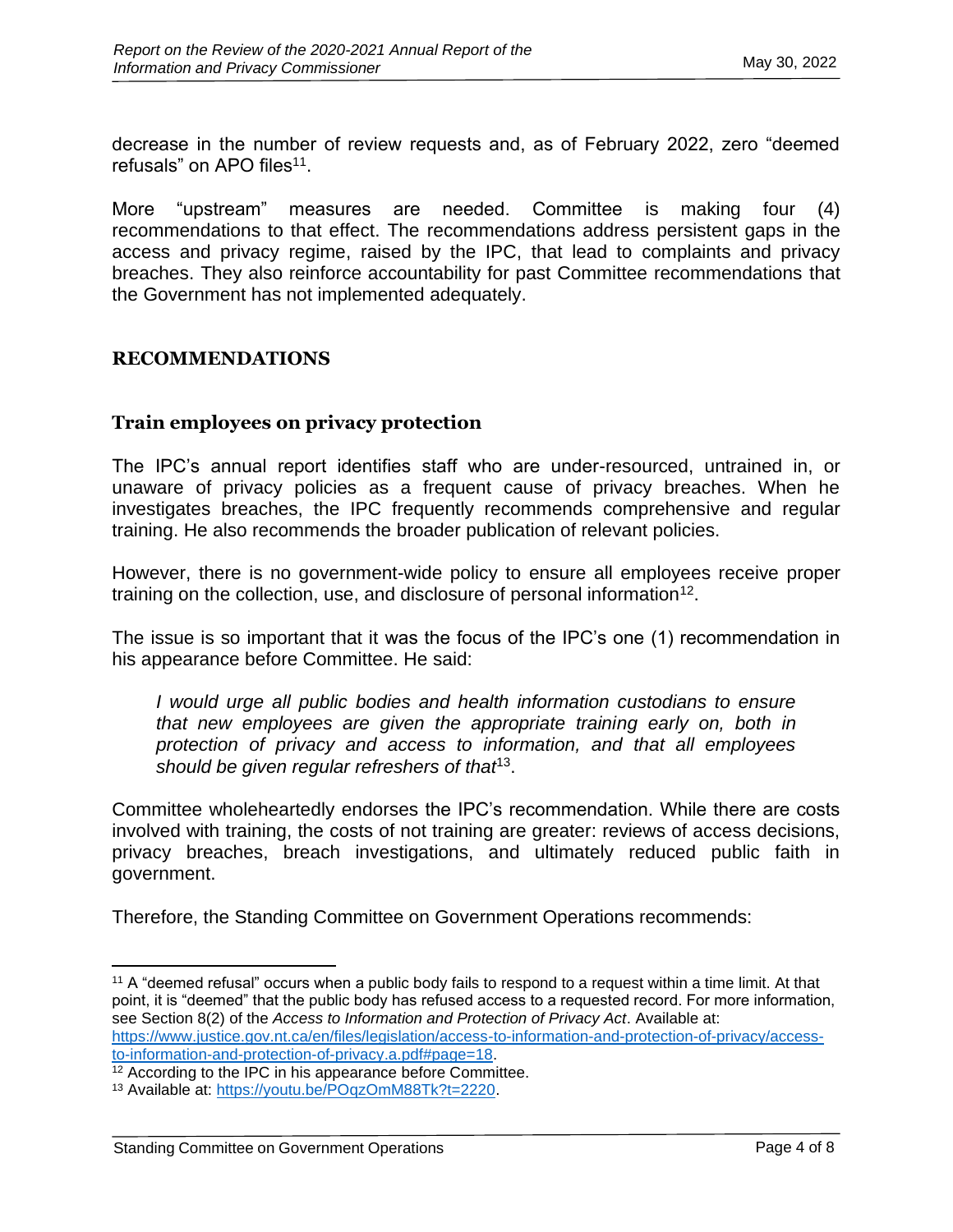**Recommendation 1:** That the Government of the Northwest Territories, in consultation with the Information and Privacy Commissioner and by April 1, 2023, establish a government-wide policy that ensures all employees receive appropriate training on the collection, use, and disclosure of personal information. The policy should ensure that new employees receive training early on and all employees receive regular refreshers.

The Committee further recommends that the Government emphasize Indigenous recruitment and retention to fill access and privacy positions.

# **Update policies on mobile handheld devices**

The IPC's annual report drew attention to the role of mobile handheld devices in several privacy breaches.

Review Report 20-242 investigated one such breach. An education official recorded a video, using a personal mobile device, of a teacher and students. The official uploaded the video to a government server that others could access, ostensibly for training purposes. The official did not seek or obtain consent from anyone in the video<sup>14</sup>.

The IPC identified a "key factor" in this breach: "the absence of any policy direction for the use of such personal devices in the workplace.<sup>15</sup>"

Existing policy direction on mobile handheld devices is limited and outdated. The Mobile Handheld Device Policy contains only one provision that touches on personal privacy: To prohibit taking pictures of people without permission<sup>16</sup>. The Employee Code of Conduct says even less. Its provisions on the "use of government equipment and property" are silent on protecting personal privacy<sup>17</sup>. The Code was last updated in March 2008.

The IPC's annual report recommends "clear policy guidance" for employees on the proper use of mobile handheld devices. Committee agrees. This work is urgent given the ubiquity of these devices and the high risk for breaches of sensitive personal information.

Therefore, the Standing Committee on Government Operations recommends:

<sup>14</sup> For more information, see the IPC's 2020-21 Annual Report. Available at: [https://www.ntassembly.ca/sites/assembly/files/td\\_481-192.pdf#page=32.](https://www.ntassembly.ca/sites/assembly/files/td_481-192.pdf#page=32)

 $15$  Ibid.

<sup>&</sup>lt;sup>16</sup> See the Department of Finance's Mobile Handheld Device Policy. Available at: [https://www.fin.gov.nt.ca/en/information-management-and-technology-policy-manual/mobile-handheld](https://www.fin.gov.nt.ca/en/information-management-and-technology-policy-manual/mobile-handheld-devices-policy)[devices-policy.](https://www.fin.gov.nt.ca/en/information-management-and-technology-policy-manual/mobile-handheld-devices-policy)

<sup>17</sup> Specifically sections 76 and 77 of the Code of Conduct. Available at: [https://my.hr.gov.nt.ca/sites/myhr/files/codeofconduct.pdf#page=25.](https://my.hr.gov.nt.ca/sites/myhr/files/codeofconduct.pdf#page=25)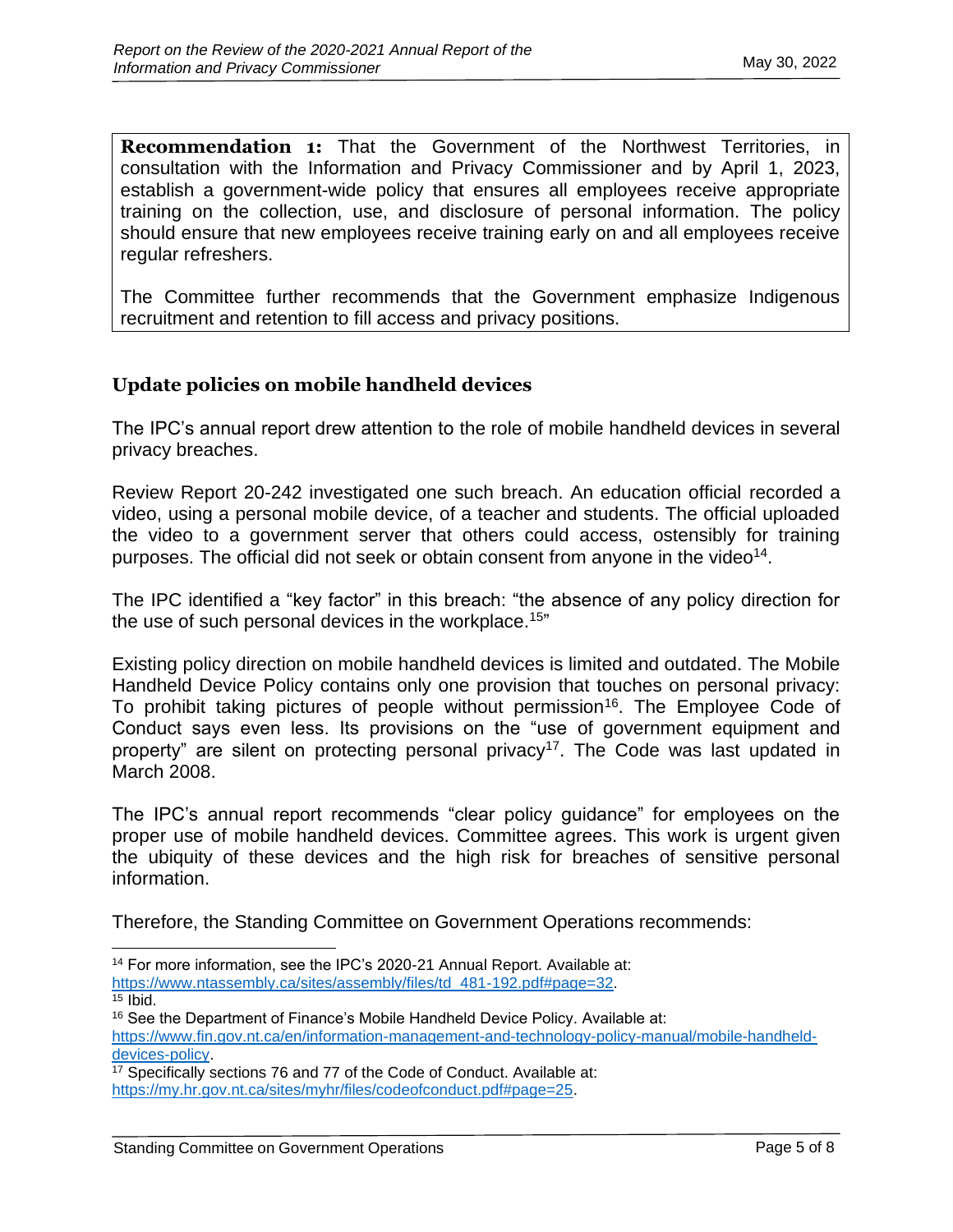**Recommendation 2:** That the Department of Finance, in consultation with the Information and Privacy Commissioner and by April 1, 2023, update policies governing the use of mobile handheld devices by the public service, including:

1. The Mobile Handheld Devices Policy, to expand the policy provisions for "proper use" to address all the ways a user can collect, use, or disclose personal information with a device;

2. The Employee Code of Conduct, to introduce provisions to protect personal privacy regarding the "use of government equipment and property"; and

3. New policy guidance, to address the use of personal devices and email to conduct government business.

The Department of Finance should supplement these policies with easily accessible guidance documents on how devices should and should not be used.

# **Eliminate faxing**

In October 2020, Committee recommended that the GNWT "develop and implement a plan for ending the use of fax machines in the health and social services sector.<sup>18</sup>" The GNWT supported this recommendation and indicated that it was preparing a plan to reduce faxing<sup>19</sup>.

However, despite this commitment to reduce faxing, privacy breaches persist. As stated in the IPC's annual report: "Mistakes related to the use of fax machines continue to generate reports […] resulting in the unlawful disclosure of personal health information.<sup>20"</sup> He added that a "concerning number" of the 66 privacy breach notifications related to HIA in 2020-21 implicated fax machines.

The IPC felt the need to reiterate his Office's long-standing advice: "Health information custodians should stop using fax machines to transmit personal health information."

The IPC and Committee have already been unambiguous on the need to eliminate faxing. Committee therefore seeks to reinforce accountability surrounding the GNWT's plan to reduce faxing and recommends:

<sup>&</sup>lt;sup>18</sup> See Recommendation #4 in Committee's Report on the Review of the 2018-2019 Annual Report of the Information and Privacy Commissioner. Available at: [https://www.ntassembly.ca/sites/assembly/files/cr\\_5-](https://www.ntassembly.ca/sites/assembly/files/cr_5-192_report_on_the_review_of_the_2018-2019_annual_report_of_the_information_and_privacy_commissioner_of_the_northwest_territories.pdf) [192\\_report\\_on\\_the\\_review\\_of\\_the\\_2018-](https://www.ntassembly.ca/sites/assembly/files/cr_5-192_report_on_the_review_of_the_2018-2019_annual_report_of_the_information_and_privacy_commissioner_of_the_northwest_territories.pdf)

[<sup>2019</sup>\\_annual\\_report\\_of\\_the\\_information\\_and\\_privacy\\_commissioner\\_of\\_the\\_northwest\\_territories.pdf.](https://www.ntassembly.ca/sites/assembly/files/cr_5-192_report_on_the_review_of_the_2018-2019_annual_report_of_the_information_and_privacy_commissioner_of_the_northwest_territories.pdf) <sup>19</sup> Government of the Northwest Territories Response to Committee Report 5-19(2). Available at: [https://www.ntassembly.ca/sites/assembly/files/td\\_321-192.pdf.](https://www.ntassembly.ca/sites/assembly/files/td_321-192.pdf)

 $20$  See "Review Reports – Health Information Act" in the IPC's annual report. Available at: [https://www.ntassembly.ca/sites/assembly/files/td\\_481-192.pdf#page=32.](https://www.ntassembly.ca/sites/assembly/files/td_481-192.pdf#page=32)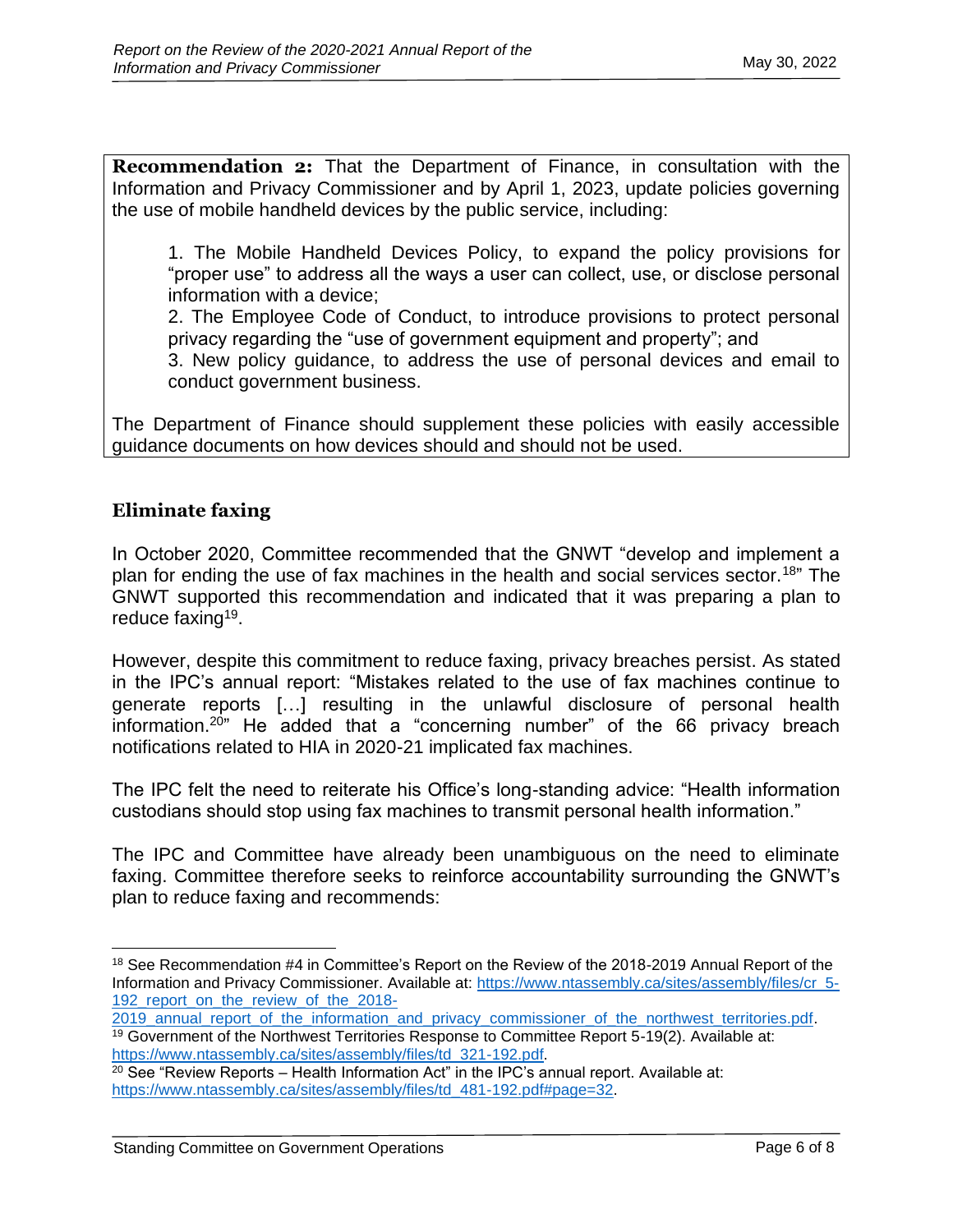**Recommendation 3:** That the Government of the Northwest Territories provide an update on its plan to reduce the use of faxing across the Health and Social Services system, including:

- 1. Metrics on reductions in the use of faxing achieved so far;
- 2. The targets and associated timelines for future reductions; and, if faxing cannot or will not be eliminated,
- 3. An explanation on why the use of fax cannot or will not be eliminated, and what measures the Department is taking to mitigate the risk of data breaches arising from mis-addressed documents.

## **Proactive disclosure**

In October 2020, the Committee recommended a GNWT update on work to standardize 'Access by Design' principles when designing government records and communications<sup>21</sup>. 'Access by Design' advances that government-held records should be available to the public by default, with limited and specific exceptions<sup>22</sup>.

There are many benefits to the proactive disclosure and active dissemination of government-held records. Residents would not need to make as many special requests for information. Public bodies could have fewer access to information requests to answer. This would save time and costs. Ultimately, residents would be more empowered to hold the government accountable, and the government would be more accessible and transparent.

In February 2021, the GNWT indicated that it "supports" the Access by Design principle. The GNWT also reported that it was planning to ask all public bodies to conduct a "comprehensive review of their records.<sup>23</sup>" The review would establish categories of records that can be routinely disclosed and proactively made available to the public.

This review appears to be an effort to comply with Section 72(1) of the recently amended ATIPP Act<sup>24</sup>. The changes to the ATIPP Act came into effect in July 2021. The status of this review is unclear.

<sup>21</sup> See Recommendation #3 in Committee's Report on the Review of the 2018-2019 Annual Report of the Information and Privacy Commissioner. Available at: [https://www.ntassembly.ca/sites/assembly/files/cr\\_5-](https://www.ntassembly.ca/sites/assembly/files/cr_5-192_report_on_the_review_of_the_2018-2019_annual_report_of_the_information_and_privacy_commissioner_of_the_northwest_territories.pdf) 192 report on the review of the 2018-

[<sup>2019</sup>\\_annual\\_report\\_of\\_the\\_information\\_and\\_privacy\\_commissioner\\_of\\_the\\_northwest\\_territories.pdf.](https://www.ntassembly.ca/sites/assembly/files/cr_5-192_report_on_the_review_of_the_2018-2019_annual_report_of_the_information_and_privacy_commissioner_of_the_northwest_territories.pdf) <sup>22</sup> Information and Privacy Commissioner of Ontario (2010). Access by Design: The 7 Fundamental Principles. Available at: [https://www.ipc.on.ca/wp-](https://www.ipc.on.ca/wp-content/uploads/2010/05/accessbydesign_7fundamentalprinciples.pdf)

[content/uploads/2010/05/accessbydesign\\_7fundamentalprinciples.pdf.](https://www.ipc.on.ca/wp-content/uploads/2010/05/accessbydesign_7fundamentalprinciples.pdf)

<sup>&</sup>lt;sup>23</sup> Government of the Northwest Territories Response to Committee Report 5-19(2). Available at: [https://www.ntassembly.ca/sites/assembly/files/td\\_321-192.pdf.](https://www.ntassembly.ca/sites/assembly/files/td_321-192.pdf)

<sup>24</sup> Available at: [https://www.justice.gov.nt.ca/en/files/legislation/access-to-information-and-protection-of](https://www.justice.gov.nt.ca/en/files/legislation/access-to-information-and-protection-of-privacy/access-to-information-and-protection-of-privacy.a.pdf#page=69)[privacy/access-to-information-and-protection-of-privacy.a.pdf#page=69.](https://www.justice.gov.nt.ca/en/files/legislation/access-to-information-and-protection-of-privacy/access-to-information-and-protection-of-privacy.a.pdf#page=69)